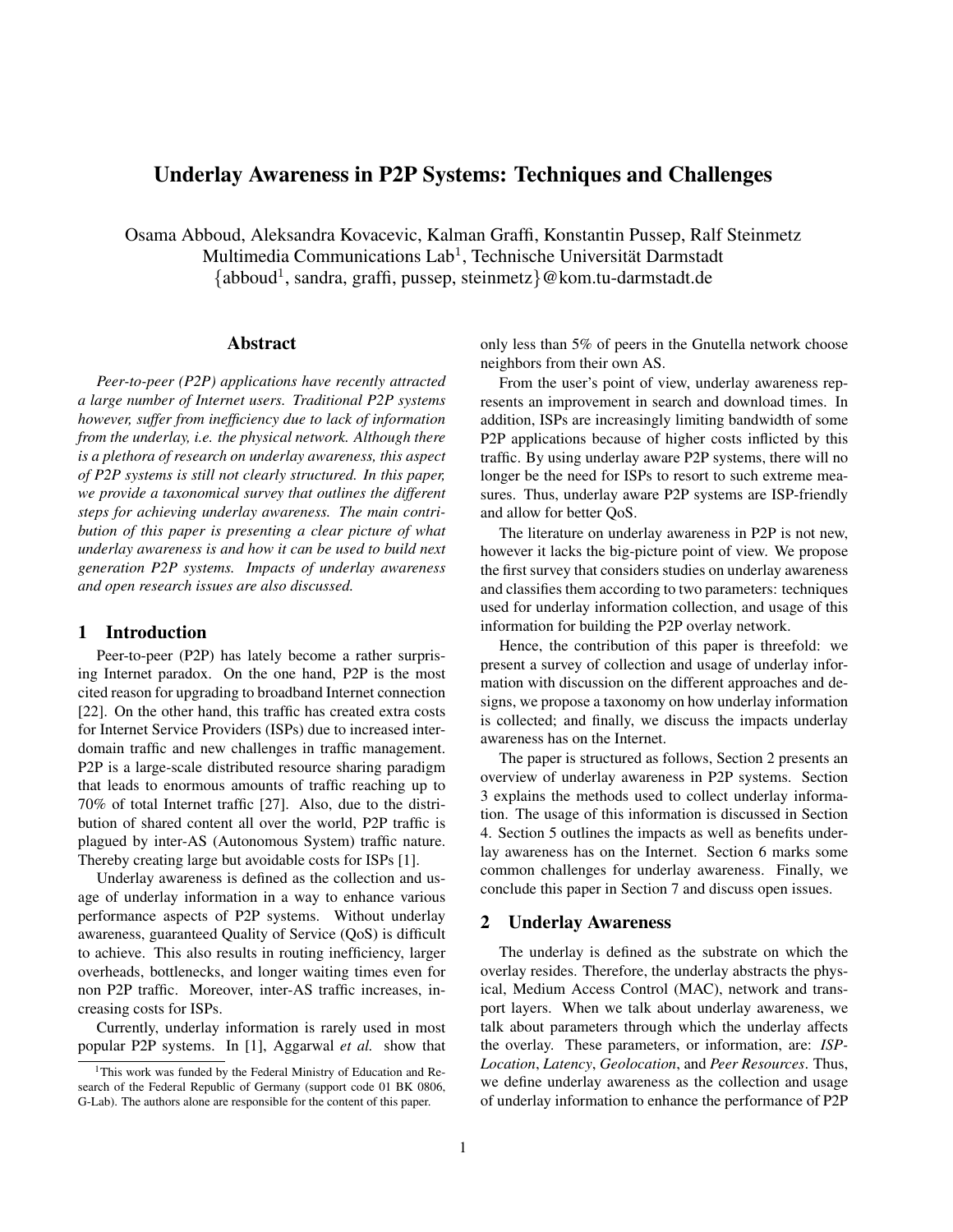systems. Collection of underlay information is performed by measuring, calculating and estimating various parameters of the underlay. The collected information is used by the P2P system to build, update and manage its overlay.

It is worth noting that different applications have different QoS requirements, and thus make use of different underlay information to enhance their performance. For example, to reduce ISP costs, more *locality of traffic* is induced through the use of ISP-location information. To enhance the performance of real time communication, latency between direct neighbors in the overlay should be minimized, and so forth.

We now discuss these ideas in more details for different underlay information.

#### 2.1 ISP-location Awareness

ISP-location is the identification of the ISP through which a peer connects to the Internet. ISP-location awareness has attracted a lot of research mainly because of the huge costs inflicted by P2P traffic on ISPs. These costs are avoidable especially because of locality correlated users' searches, whose desired contents are located in the proximity [25] [18] [24]. ISP-location awareness in P2P systems will result in more locality of traffic. Moreover, Inter-AS costs and traffic problems due to congestion and jitter will make ISPs more interested in keeping P2P traffic in their own networks. It is also beneficial for the user, since the user's quality of experience will improve even for non-P2P traffic.



# **Figure 1. Hierarchy in the Internet. The solid arrows indicate monetary flow, solid lines between ISPs are peer connections and the dashed ones are transit connections [32]**

In order to emphasize the impact locality of traffic has on the efficiency of the Internet, we provide here a brief overview about its structure. Roughly speaking, the Internet is built on two types of ISPs: *Local ISPs* that provide connectivity services in limited geographical areas, and *Transit ISPs* that act on a global plane and supply connectivity between local ISPs. Data flow is not free and inter-AS traffic must be paid for. Thus ISPs are ordered in a hierarchy as

shown in Figure 1. Transit ISPs charge local ISPs for using the transit links based on the peak rate measured using samples over a months' time [24].

As illustrated in Figure 2, transit traffic costs per Mbps are almost fixed resulting in a proportional increase of costs with more traffic. This leads to high costs due to P2P activity. However, between local or *so-called* peering ISPs, the cost is just that of maintaining the direct link between the two ISPs and is therefore constant. This results in a cost per Mbps that is inversely proportional to the total exchanged traffic.

Therefore, benefit of locality of traffic is twofold: ISPs need to use their transit links less since local peers are preferred by the system, and ISPs are motivated to make more peering agreements with other closely located ISPs. The shift of traffic from transit to peering links due to locality of traffic means that increased P2P traffic does not inflict any additional costs on the ISP.



**Figure 2. Costs relations [24]**

## 2.2 Latency Awareness

Latency connotes the time it takes for a packet or stream to travel from a sender to the receiver. The importance of latency awareness lies in the fact that delay in information transfer may pauperize the user experience and degrade the QoS especially for interactive applications.

The reduction of network latency and the improvement of QoS are correlated. Nowadays, more and more communication applications need real-time packet delivery, such as VoIP, streaming, live radio or television, music jukeboxes, and on-demand video services. In traditional telephony, long delays occur only with long distance calls or calls with mobile partners. But in the case of packet delivery, the effects of excessive delay have often been overlooked, which results in quality degradation also for geographically close calls.

Awareness of P2P applications on latency is a necessity for next generation IP applications ranging from multimedia content to live communication services.

#### 2.3 Peer Resources Awareness

Peer resources are defined as the set of parameters that estimate different capabilities of a peer. This might include available bandwidth, processing power, harddisk space,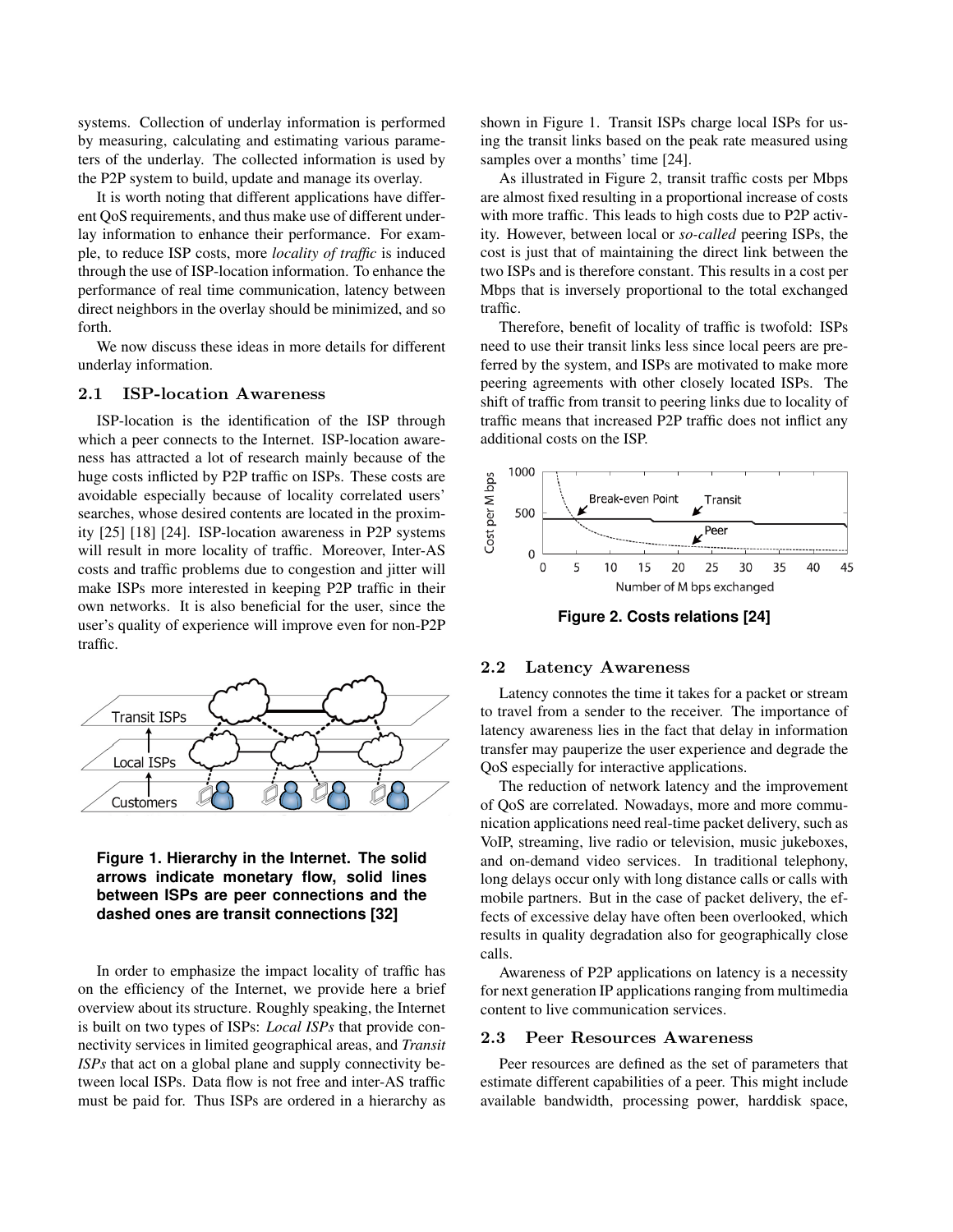

**Figure 3. Classification of underlay information and their collection.**

available memory, and online times. A P2P system that is aware on peer resources – can thus benefit from an increased performance – since the overlay can be arranged in such a way that different roles in the network are taken by appropriate nodes [11]. The main application area would be in hybrid P2P systems, where some nodes, known as supernodes, take more responsibility in the network. Using peer resources information allows for a more accurate super-peer selection process, and therefore a more stable system.

### 2.4 Geolocation Awareness

Geolocation is the identification of the geographic location of a peer. Geolocation can also be used to calculate the geographical distances between two different nodes. The geographical distance matches to some extent the transmission delay when both nodes lie within the same network. However, it is important to emphasize that geographical proximity is not necessary correlated with transmission delay, since two peers that are in the same building, could be using different ISPs and thus result in more delay due to traversing several routers and access links.

This underlay information can offer both users and ISPs interesting applications including new business models and solutions. Thus, it enables highly personalized services that could be used to physically locate nearby points of interests (restaurants, addresses, etc). Moreover, life-critical applications can benefit from such system, e.g. emergency services [10].

Geolocation awareness can be applied to construct the P2P network in such a way that peers, which are geographically close, are also closely located in the routing overlay network. One parallel advantage is that this kind of routing may be more scalable since with increasing load, congestions are less probable due to locality of traffic. Challenges faced, when using such an overlay, include routing around dead nodes and operating in low density environments.

Now we start off by presenting how the different underlay information is collected. This would be the first step in building an underlay aware system.

# 3 Collection of Underlay Information

We now discuss the collection of underlay information as a first step in introducing underlay awareness into P2P systems. A classification of the different methods to collect underlay information is presented in Figure 3.

# 3.1 ISP-location

ISP-location is defined as the ISP through which a node connects to the Internet. For discovering the ISP of a certain peer, there exists three methods:

*IP-to-ISP Mapping Services*. The ISP of a certain peer can be discovered simply by using its IP. Since every ISP has a set of well-known IP addresses, mapping every peer to an ISP is straightforward. There exist many IP-to-ISP mapping services, such as [13] [14] [15].

*ISP Component In Network*. Some solutions [29] [1] aiming at having locality of traffic introduce a new component into the network. This component is situated at the ISP side and helps in making a decision on neighborhood selection of peers. It thus provides information on proximity of peers in the ISP metric space.

*CDN Provided Information*. Content Distribution Networks (CDNs) are hired to deliver content to end users in order to improve web performance especially during flash crowds. This is achieved by providing content from geographically distinct servers situated at the edge of the Internet near end users. The actual CDN servers which are used for a certain time frame are those which have the least load and shortest paths to the requesting peer. This fact is exploited to infer locality information [5].

## 3.2 Latency

The latency between any two peers in the system can be either explicitly measured or predicted. We now dis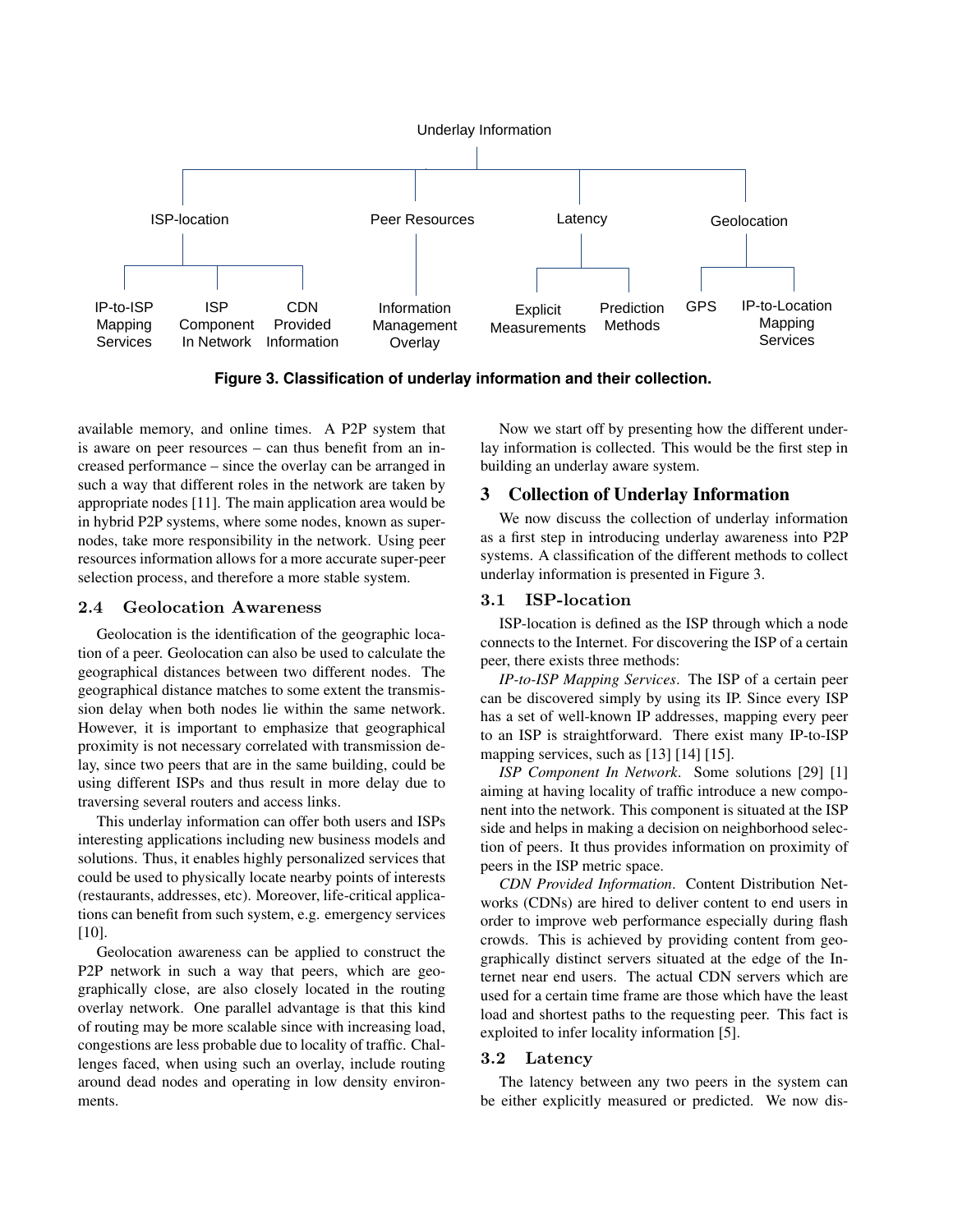cuss these two methods pointing out different advantages and drawbacks.

*Explicit Measurements*. Latency can be measured explicitly using a simple ping or traceroute technique. This, however, incurs the network with much overhead. These measurement can further congest the network when a group of peers try to measure the latency at once. Typically, these kinds of measurements are used only sparingly, relying mainly on prediction techniques to find latencies between any two peers in the system [35].



**ternet coordinate system (five beacon nodes** proposed and three ordinary hosts) [20]. **Figure 4. Proposed architecture for the In-**

*Prediction Methods*. Using prediction methods, it is only traffic. A required that each node in the system measures latencies lates bot to just a small set of other nodes (typically its neighbors into their or landmarks) [16]. Many methods exist that give a so-<br>from the lution to this problem, the most prominent one is Vivaldi Figure [7]. Landmark based prediction methods estimate the la-<br>the topol tency between two arbitrary peers without direct measure-<br>based on ment using a set of well-known landmarks. In [20], Lim et *al.* propose such an architecture that uses GPS-like trianform the functionality of a satellite transmitter as shown in Figure 4. gulation techniques, where the so-called beacon nodes per-

#### 3.3 Geolocation provement of  $\alpha$

D between beacon nodes and its singular value decomposi-

There are numerous techniques to harvest geolocation  $\frac{a}{a}$ information. These techniques are divided generally into  $\sim$   $\sim$   $\sim$   $\sim$   $\sim$ two classes:

The first class is based on inferring the geolocation From a satellite positioning system such as GPS, Galileo, or GLONASS  $[12]$   $[18]$ . Typically, the UTM (Universal Transverse Mercator) coordinate system is used to represent this geolocation [12]. This method is usually used for effectively locating points of interest.

Another class of methods to infer the geolocation of peers is based on IP-to-Location mapping. For this, there exist a plethora of commercial [13] [14] and noncommercial [15] mapping services. This method is less accurate and thus gives only a rough geographical area in which a peer is (most probably) located.

Here again, ISPs can also provide geolocation information about users connecting through it to the Internet, since each ISP knows the addresses and exact locations of all of its customers.

#### 3.4 Peer Resources

The most interesting solution for collecting peer resources is based on an information management overlay [11]. This overlay is used to generate statistics on the P2P system, which enables resource-based peer search and thus different parameters can be retrieved to build a resourcesaware P2P system.

Next, we present how the different underlay information can be used to enhance the performance of the P2P system.

# 4 Usage of Underlay Information

reduce inter-AS traffic. To explain how ISP-location is used **a) [20].**  $\blacksquare$  into the network called the oracle. The oracle is queried for ers ISP-location-based ordering of peers to avoid inter-AS ISP-location information is usually used to improve the neighborhood selection of the peers in such a way so as to to build the system, we consider as an example the solution proposed in [1]. This solution introduces an ISP component locality information about the peers. Mainly, it just considtraffic. As presented in Figure 5, the use of the oracle correlates both the overlay and the underlay, constraining peers into their own networks. The process of choosing neighbors from the same ISP is known as *biased neighbor selection*. Figure 6 shows the impact of biased neighbor selection on the topology of the P2P system. Clustering of the network based on ISP boundaries is noticed. Here there is a mini-



**Figure 6. (a) Uniform random neighbor selection and (b) biased neighbor selection.**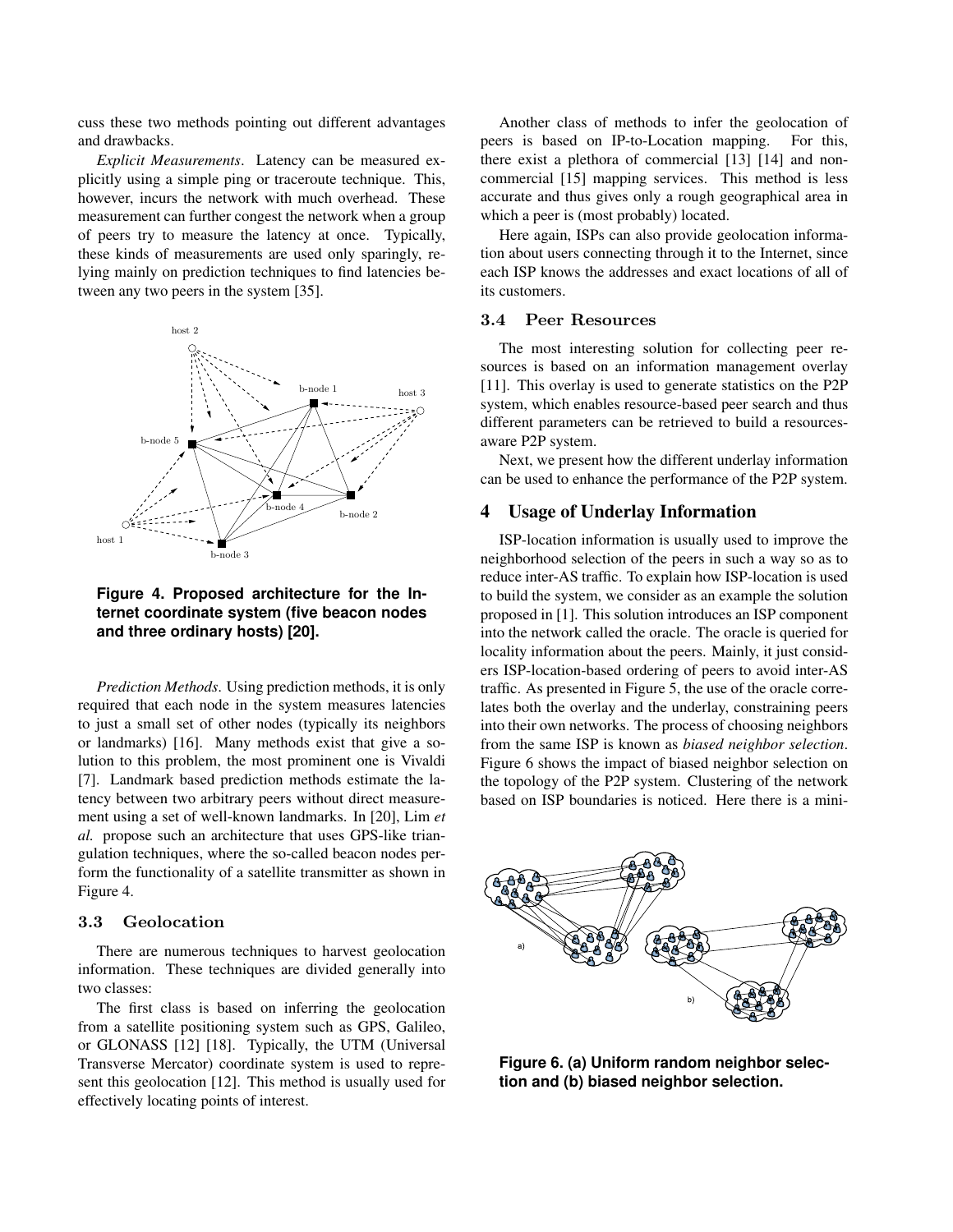

Figure 5. Comparison of original Gnutella overlay topology with the one after applying the Oracle [1]

 $\Lambda$ <sup>C</sup> connections necessary to keep  $\Lambda$ mal number of inter-AS connections necessary to keep the  $\mathbf{I}$ . network connected.

Introducing locality to P2P traffic is not restricted to content distribution. In [17], Kaune *et al.* extend the routing nest more toowip information. algorithm of Kademlia to reduce inter-AS traffic due to the distributed hash table-lookup algorithm.

Latency information is used to build a latency aware overlay. In [33], Yinzhe *et al.* apply this concept on a structured overlay. Both content identifiers and latency information are processed together using a special hashing function  $h = \frac{1}{2}$  file content  $\frac{1}{2}$  file content exchange  $\frac{1}{2}$  file content exchange has the state theories of the state theories of the state of the state of the state of the state of the state of the state of the st called *Geographically Scoped Hashing* to produce the final peer and content identifiers.

a node randomly and initiates an HTTP session with it to down-Geolocation information is used to build an overlay where neighboring peers are geographically close. In [2], Araujo et al. focus on location-constrained queries and  $\mathbf{r}$  only the neighborhood selection. In other words, when a node  $\mathbf{r}$ information dissemination based on geographical information. In [19], Kovacevic *et al.* present a hierarchical tree- $\frac{1}{2}$  every that enables geologation hased overlay based P2P system that enables geolocation-based overlay operations.

Peer Resources information is used to construct P2P sys-We observe that the intra-AS file exchange, which is 6.5% in the tems with shorter search and download times, higher responsivity and stability. This is achieved by arranging the  $\Phi$  is a way that different roles in the network are overlay in such a way that different roles in the network are taken by appropriate nodes [11].

The most prominent underlay aware solutions, classified In  $\ell$  and  $\ell$  are well contributed in  $\tau$  at  $1$  and  $\ell$  is otherwise available at  $\ell$ by underlay information, are listed in Table 1.

# 5 Benefits and Impacts on the Internet

We now present an analytical study of the influence that underlay aware P2P systems would have once fully implemented. Classified by scopes, impacts are presented trying to add a business point of view to the merely technical one. In addition, legal issues and challenges are presented.

| <b>ISP-location</b> | BNS [3], TSO [31], Ono [5],       |  |  |  |
|---------------------|-----------------------------------|--|--|--|
|                     | LTM [21], CAT [32], Brocade [36], |  |  |  |
|                     | Plethora [9], Mithos [28], MBC    |  |  |  |
|                     | [35]                              |  |  |  |
| Latency             | gMeasure [23], [34], Genius [23], |  |  |  |
|                     | eCAN [30], Leopard [33], Hop-     |  |  |  |
|                     | based Proximity [8], Proximity in |  |  |  |
|                     | DHTs [4], Landmark-based prox-    |  |  |  |
|                     | imity $[26]$                      |  |  |  |
| Geolocation         | Globase.KOM [18], GeoPeer [2]     |  |  |  |
| Peer Resources      | SkyEye.KOM [11], Bandwidth        |  |  |  |
|                     | Aware [6]                         |  |  |  |

#### Table to Variaus underlau surare avetami Table 1. Various underlay aware systems.

cache to the oracle. The Hostcache of each node is filled with a

#### $1 \quad \mathrm{Im}$ 5.1 Impact on Users

each ultrapeer shares 12 files, half the leaf nodes shares 6 files each, The most important impact on P2P users is better QoS. This includes low delays, successful searches, short down- $\mathbf{u}$  ringe at the depending an which underlay information load times, etc (depending on which underlay information  $\alpha$  is used).

However, in solutions based on ISP-provided information, this will only happen as long as this does not contra $t_{\text{total}}$  the ICD's seem integrate. Measures an inc. dict with the ISP's own interests. Moreover, an important present an analytical staty of the initiative and<br>vare P2P systems would have once fully imple-<br>tivity are used by the ISP to enhance the performance of issue here is that users must be able to trust ISPs with private information, since in some solutions information about location (ISP-location and geolocation), resources, and acthe overlay. It is worth noting that most users will not use a service that involves the ISP knowing about certain P2P activity.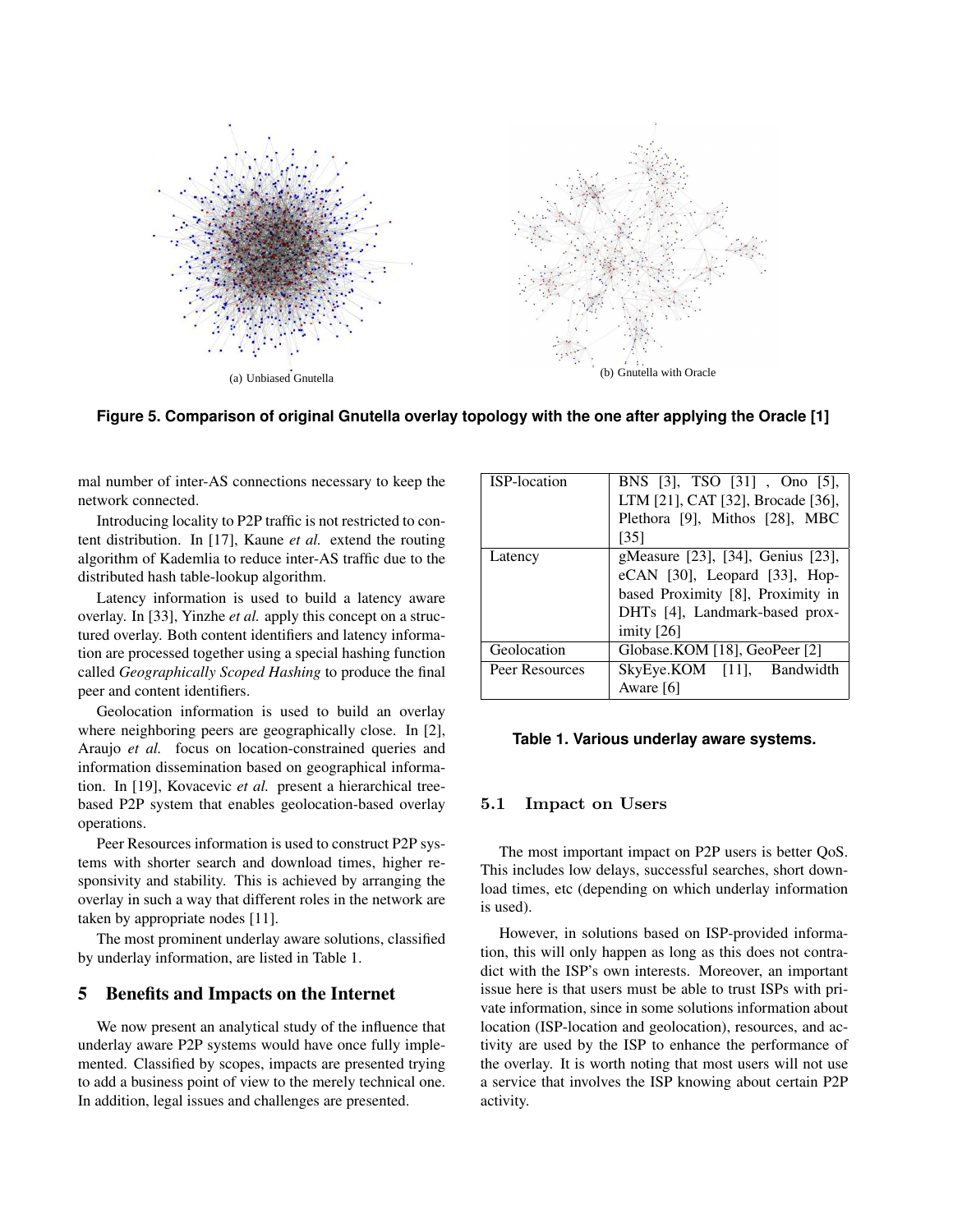| Impact on    | Parameter             | ISP-location     | Latency  | Geolocation | Peer Resources |
|--------------|-----------------------|------------------|----------|-------------|----------------|
| <b>Users</b> | Download time         | $^{\mathrm{++}}$ | $\Omega$ |             |                |
|              | Delay                 |                  |          |             |                |
| <b>ISPs</b>  | <b>ISP OAM</b>        | $^{\mathrm{++}}$ | $\Omega$ |             |                |
|              | <b>ISP</b> Costs      | $^{\mathrm{++}}$ | $\Omega$ |             |                |
| <b>B</b> oth | New Application Areas |                  |          |             | О              |
|              | Resilience            |                  |          |             |                |

**Table 2. Impact of underlay awareness on Internet users and ISPs. Table legend; ++: big effect, +: small effect, o: neutral.**

# 5.2 Impact on ISPs

ISPs are mainly interested in having underlay aware overlays in order to reduce inter-AS costs. Thus they support mostly ISP-location based underlay awareness. Since locality of traffic would bind P2P flow to the local network, ISPs can save costs and edge resources, avoid bottlenecks, and enhance internal network management.

Moreover, a wider business market as a result of underlay awareness is expected. The different types of underlay awareness information allow for individualized and focused solutions depending on applications or even users with specific requirements. For example, using geolocation information from the ISP, new location-based services can be realized.

Different underlay information can be used for different applications to optimize application specific QoS requirements. One interesting possibility is that ISP can sell specific resources for applications in order to enhance their performance, and thus, ISPs can gain money, while providing a better QoS for applications.

### 5.3 Impact on P2P System Providers

The main impact which is foreseen for the people behind P2P system development is some joint ventures with ISPs which might result in better cooperation and less fighting. However, this is still a very challenging task mainly because of legal issues.

# 5.4 Impact on the Quality of P2P Systems

As discussed throughout this paper, benefits from underlay awareness are numerous and promising. However more research should go into the direction of impacts on different performance aspects of P2P systems. This includes search completeness, overlay connectivity, and robustness especially against churn. This and a general study about the introduced overhead due to underlay awareness remain open issues.

A summary of the impacts of underlay awareness on the Internet in general and on different QoS parameters in particular is presented in Table 2.

# 6 Open Issues and Challenges

Any solution aimed at being underlay aware has to be able to handle some challenges in order to properly introduce underlay awareness into the Internet.

#### Asymmetric Node Selection and Long Hop

*Asymmetric node selection* is one of the most common problems found in latency-aware systems. This problem occurs when an incoming peer searches for the closest peers from the overlay. It can happen that the path from node  $A$  to node  $B$  is the shortest for node  $A$ , but at the same time the path from node  $B$  to node  $A$  is not the shortest for  $B$ . Therefore, the asymmetry of peer selection results in less precise underlay measurements.

The *long hop problem* on the other hand occurs in hopbased latency aware systems which do not take message delays into consideration. Thus, one single hop may represent a big distance in terms of delay and hence, the medium through which the physical signal travels introduces a time penalty, even with active locality awareness.

### ISP Internal Information

Some proposed solutions are based on the cooperation of ISPs furnishing internal information such as routing policies, costs or traffic flow management. In many cases the recipient would be an external node, not controlled by the ISP, which could be malicious. This is an important issue to consider, since an ISP will not provide such information unless there exist clear incentives or benefits to do so.

#### Mobile Support

Mobile users are envisioned to increase rapidly in the next years. For this, underlay mechanisms that support low footprint mobile devices should be incorporated. In turn, some underlay provided information such as ISP-location and latency no longer apply because of continuous variation, or at least this might introduce additional overhead to any *mobility-aware* P2P system in case of low-scale mobility.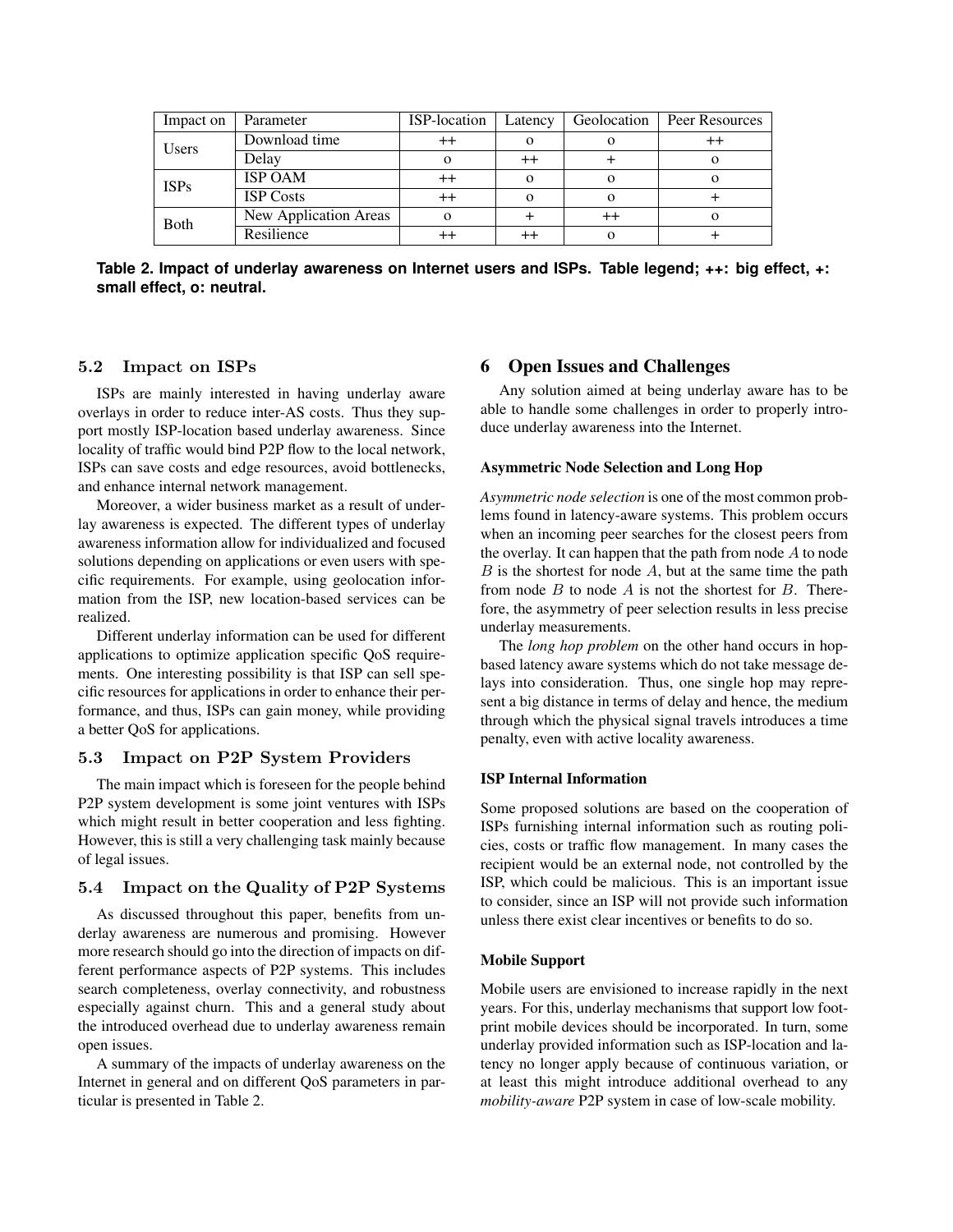#### Legal Issues

This is the most controversial aspect of P2P applications since the most popular use of this technology is file sharing. This situation may be hindering the incorporation of the P2P technology to major IT companies.

In [3] Bindal *et al.* suggest the use of an ISP component which would manage P2P traffic by scanning the packets and taking the role of the tracker. This could situate the provider in a delicate situation due to privacy issues.

# 7 Conclusion

In this paper we analyzed the state-of-the-art in underlay awareness for P2P systems. We provided a taxonomic classification of the literature on underlay awareness in P2P systems according to two main categories, collection and usage of underlay information, and the impacts and benefits it triggers. The studied underlay provided information were: ISP-location, latency, geolocation, and peer resources.

ISP-location information helps in realizing solutions that keep P2P traffic inside the ISPs' networks in order to decrease inter-AS costs. An important challenge here is not to degrade the performance of the overlay because of ISPbased clustering of the network. Latency-aware systems aim at reducing the communication delays between peers by choosing shortest paths. This is of particular importance for services based on multimedia distribution or live communication. Geolocation information can be used for next generation point of interest localization services, in which the P2P-system always has up-to-date information about the location of its peers. Peer resources information is used to construct P2P systems with better efficiency since different roles in the network are taken by appropriate nodes.

Underlay awareness has many impacts on the Internet. We pointed out the possible improvement of QoS for users, as well as better data routing management and reduction of costs from inter-AS traffic for ISPs. Overlay providers may find new business models with the possibility of joint ventures with ISPs and offer for user added values. Underlay awareness is thus an important property that must be considered in next generation P2P systems.

Some solutions were based on collecting and using underlay information at the ISP. Here, we have an extra ISPowned component that affects and manages the overlay in many ways. ISP-provided information can thus alter the network based not only on ISP-location, but also on other policies and mechanisms of the ISP. An open issue here remains in trust and in sharing internal information.

Another open research issue is the development of a general architecture for underlay awareness in which different underlay information can be collected and used. Thus an underlay awareness framework is the definitive next step in implementing underlay awareness in the Internet.

New technologies in multimedia distribution [18] such as on-demand content distribution, Internet TV and VoIP services require the switch to P2P to have lower costs. But without underlay awareness, this might never be an easy switch. Nonetheless, through the synergy of efforts of ISPs, content providers, and P2P system developers, a more reliable Internet and cheaper services might not be so far off.

### References

- [1] V. Aggarwal, A. Feldmann, and C. Scheideler. Can ISPs and P2P users cooperate for improved performance? In *ACM SIGCOMM Computer Communication Review, Volume 37, Number 3*, pages 23–40, July 2007.
- [2] F. Araujo and L. Rodrigues. Geopeer: A location-aware peer-to-peer system. *Network Computing and Applications*, pages 39–46, 2004.
- [3] R. Bindal, P. Cao, W. Chan, J. Medved, G. Suwala, T. Bates, and A. Zhang. Improving traffic locality in BitTorrent via biased neighbor selection. In *Proc. of the ICDCSi 2006 Conference*, 2006.
- [4] M. Castro, Druschel, P., Hu, Y., and A. Rowstron. Exploiting network proximity in peer-to-peer overlay networks. Technical report msr-tr-2002-82, 2002.
- [5] D. Choffnes and F. Bustamante. Taming the torrent: a practical approach to reducing cross-ISP traffic in Peer-to-Peer systems. *SIGCOMM Comput. Commun. Rev.*, 38(4):363– 374, 2008.
- [6] A. P. da Silva, E. Leonardi, M. Mellia, and M. Meo. A bandwidth-aware scheduling strategy for p2p-tv systems. *Peer-to-Peer Computing, IEEE International Conference on*, 0:279–288, 2008.
- [7] F. Dabek, R. Cox, F. Kaashoek, and R. Morris. Vivaldi: a decentralized network coordinate system. *SIGCOMM Comput. Commun. Rev.*, 34(4):15–26, 2004.
- [8] P. Danielis, S. Kubisch, H. Widiger, J. Schulz, and D. Timmermann. A conceptual framework for increasing physical proximity in unstructured peer-to-peer networks. In *IEEE Sarnoff Symposium*, pages 226–227, Princeton, USA, 2008.
- [9] R. A. Ferreira, S. Jagannathan, and A. Grama. Locality in structured Peer-to-Peer networks. *J. Parallel Distrib. Comput.*, 66(2):257–273, 2006.
- [10] K. Graffi, A. Kovacevic, K. Wulffert, and R. Steinmetz. Echop2p: Emergency call handling over peer-to-peer overlays. In *P2P-NVE*, pages 58–67, Dec 2007.
- [11] K. Graffi, A. Kovacevic, S. Xiao, and R. Steinmetz. Skyeye.kom: An information management over-overlay for getting the oracle view on structured p2p systems. In *In Proc. of IEEE ICPADS08 Conference*, Melbourne, Australia, 2008.
- [12] M. Grewal, L. Weill, and A. Andrews. *Global Positioning Systems, Inertial Navigation, and Integration*. Wiley-Interscience, 2007.
- [13] IP2Country. http://www.ip2country.net/, 2008.
- [14] IP2Location. http://www.ip2location.com, 2008.
- [15] IPGEO. Online: http://www.ipgeo.com/, 2008.
- [16] M. Kaafar, L. Mathy, C. Barakat, K. Salamatian, T. Turletti, and W. Dabbous. Securing internet coordinate embedding systems. *SIGCOMM Comput. Commun. Rev.*, 2007.